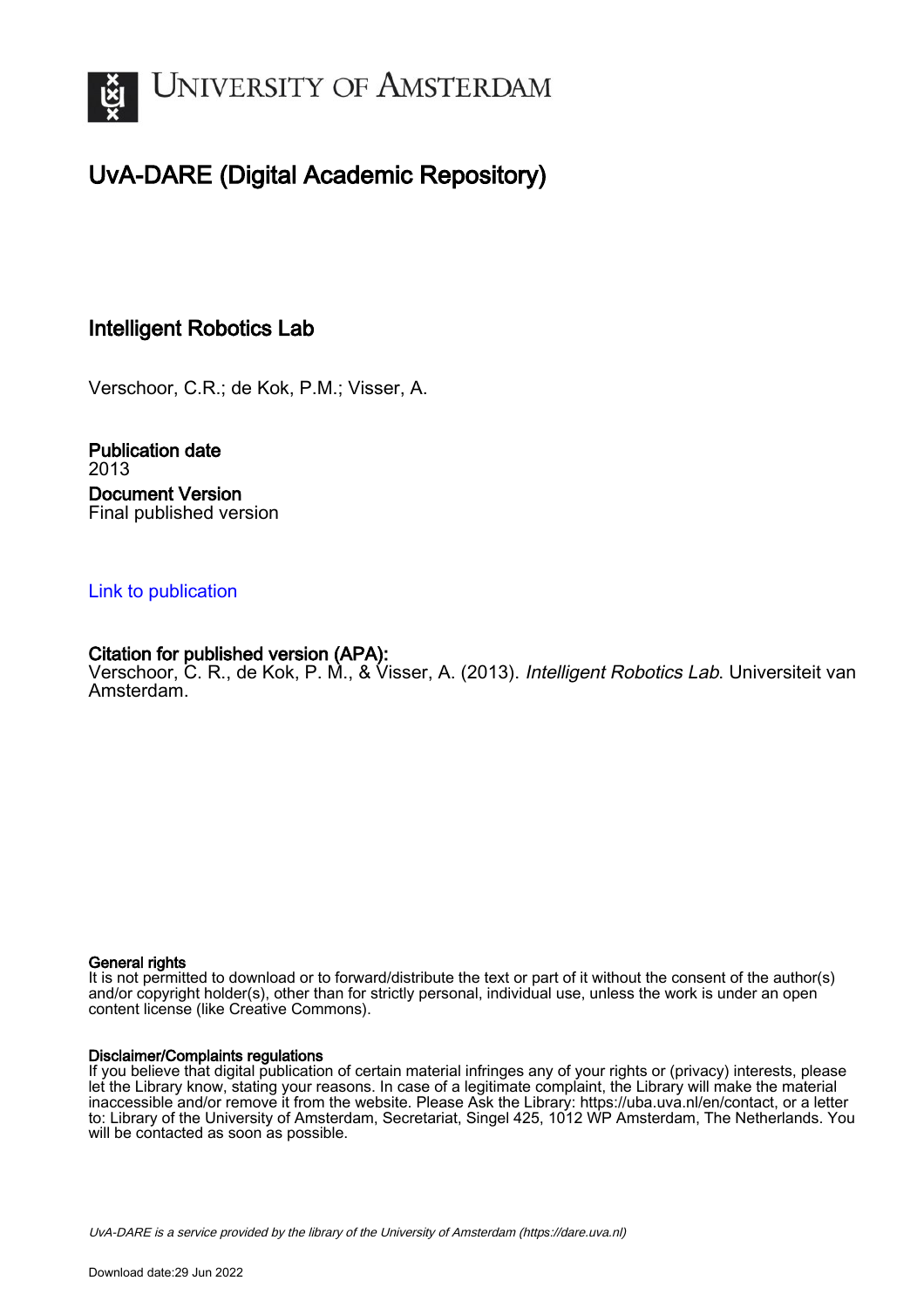

Intelligent Robotics Lab Faculty of Science University of Amsterdam The Netherlands

C. R. Verschoor P. M. de Kok A. Visser

June 13, 2013

# 1 Introduction

The Intelligent Robotics Lab (IRL) is a students' initiative of the University of Amsterdam (UvA) to guarantee the continuation of the robotic teams of the university. It acts as a governing body for all the robotic teams of the university, which participate in various leagues of the RoboCup and the International Micro Aerial Vehicle Competitions. This initiative will enable collaboration between the teams, as most state-of-the-art techniques in the field of Robotics can be applied in all leagues.

The IRL arose in 2012 from the Dutch Nao Team, since several students wanted to compete in other competitions. The Dutch Nao Team has already written an explatory paper about the education value of Robotic Programming [1]. In order to organize these teams, a board of students was formed to organize the activities of the teams and to take responsibility for all the activities that involve the lab. The main goals of the IRL are Education & Development for students and Outreach & Public Awareness for the university. This document will briefly describe the current activities of the IRL that fulfill these goals and the long-term vision for maintaining these goals.

# 2 Goals

As mentioned in the introduction, the IRL has two main goals it tries to fulfill and these goals are:

Education & Development In the lab several Bachelor and Master students come together to develop their personal skills next to the regular educational programme. Students have the opportunity to learn more about Artificial Intelligence and Computer Science techniques and learn how to apply these techniques in robotics. Furthermore, students develop several programming skills and learn to work in a team. The lab provides Bachelor and Master students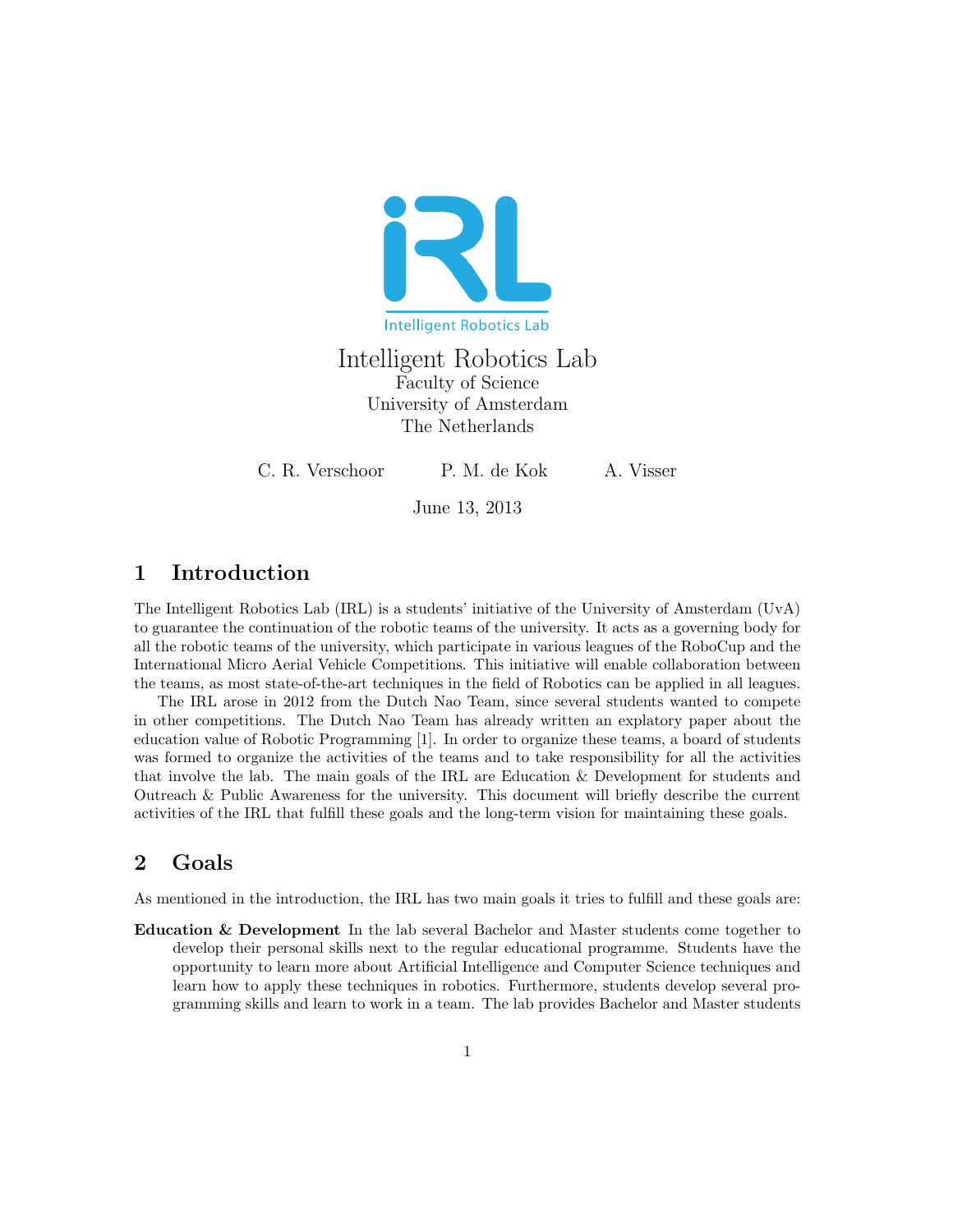with a C++ course and several projects involving current problems in robotics. Additionaly, the lab is in contact with several companies<sup>1</sup>, which are visited to show students what it is like to work at a company. Moreover, students have the opportunity and are supported to arrange an internship in one of these companies.

Outreach & Public Awareness The students of the lab give several demonstrations and workshops spread over the country to promote the university and robotics in general. These demonstrations and workshops are given at big events and at a smaller scale in high schools and other educational institutes. We also offer a yearly summer school to learn students more about robotics and to interest them for the Artificial Intelligence and Computer Science programme of the university.

### 3 Teams

The IRL currently has two active student teams, namely, Dutch Nao Team and Maneki-Neko. This section shortly describes the origin of these teams and in what leagues they participate. The main focus of both robotics teams is to write intelligent software to create smart applications.

Dutch Nao Team The Dutch Nao Team was founded in 2010 by several Artificial Intelligence students in order to participate in the RoboCup. RoboCup is an international research and education initiative, attempting to foster Artificial Intelligence and Robotics research by providing a standard problem where a wide range of technologies can be integrated and examined, as well as being used for integrated project-oriented education. The Dutch Nao Team competes in the Standard Platform League, which is a RoboCup robot soccer league, in which all teams compete with identical robots. The robots operate fully autonomously, i.e. there is no external control, neither by humans nor by computers. The current standard platform used is the humanoid NAO by Aldebaran Robotics.

The team consists of Artificial Intelligence Bachelor and Master students, supported by senior staff-member Arnoud Visser. The Dutch Nao Team participated in several competitions and published on several occasions<sup>2</sup>. The Dutch Nao Team participated in 2010 at the German Open [7]. In 2011, the Dutch Nao Team participated at both the Mediterranean Open and the Iran Open. In the 2011 World Championships, a top 16 position was achieved [3]. In 2012 the Dutch Nao Team participated in the Iran Open, achieving a shared third place, and partook in the RoBOW, organised by Berlin United. At the 2012 World Championships in Mexico the team [4] was eliminated during the intermediate round. Also in 2013 the RoBOW was visited, which resulted in dancing the Harlem Shake in Dortmund. During a more serious session the Dutch Nao Team won a third prize at the Iran Open 2013 competition.

Maneki-Neko The team Maneki-Neko was founded in 2013 in collaboration with the National Aerospace Laboratory, NHL University of Applied Sciences and Delft University of Technology. The goal of the team is to collaboratively participate in the International Micro Aerial Vehicle competitions (IMAV). The IMAV is an initiative that attempts to share and demonstrate new micro aerial vehicle technology. The competitions emphasize on flight dynamics and autonomous flight. The IMAV consists of an indoor and outdoor competition, where

<sup>&</sup>lt;sup>1</sup>i.e. National Space Laboratory (NLR), Netherlands Organisation for Applied Scientific Research (TNO) <sup>2</sup>See for an overview: http://www.dutchnaoteam.nl/index.php/publications/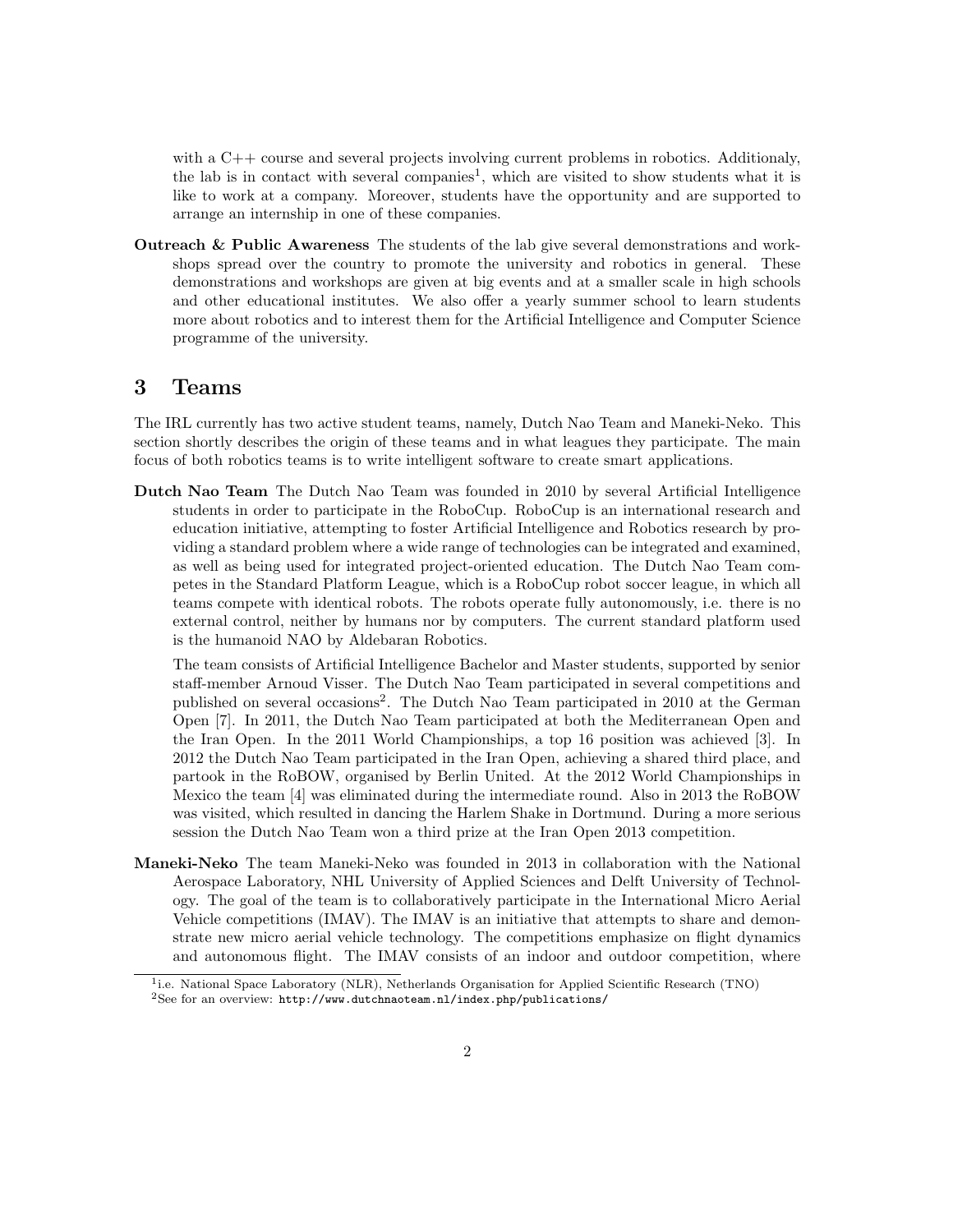these aspects are extensively tested in the various challenges. The high level of autonomy is stimulated in this competition as the rules give signicantly more points to teams that operate autonomous flights. Maneki-Neko focuses on the intelligent applications that are onboard of the flying systems. The current platform used by the UvA is the standard platform AR.Drone 2.0 by Parrot.

The UvA part of the team consists of Artificial Intelligence Bachelor and Master students supported by senior staff-member Arnoud Visser. The UvA participated previously at 2011 competition [2]. The team participated in the Iran Open 2013 [6], where it won the technical challenge for autonomy and published a paper [5].

# 4 Equipment

The IRL is equipped with a number of facilities and robots, which are briefly described in this section.

- Laboratory The IRL has a fully equipped laboratory, where students can perform tests and experiments with the robots. The laboratory contains several robots, a robot football field and various sensors (ie. a Kinect, a laser scanner and an omnidirectional camera). The Laboratory is a very stimulating environment, where Bachelor and Master students work closely together to learn as much as possible from this inspiring field, using the best tools and knowledge around.
- youBot This is an omni-directional mobile platform containing a manipulator created by KUKA. The robot is used for applications in industry and the IRL has ambitions to participate in the RoboCup @Work league, which stimulates research in this area. Furthermore, this robot will be used in the course 'Search, Navigate and Activate', where students have the assignment to make the robot play chess in a intelligent way.
- NAO Robot This is a humanoid robot developed by Aldebaran Robotics. This robot is mainly used by the Dutch Nao Team in order to play football at the RoboCup. Furthermore, students did various self proposed projects with the NAO during a project month, thesis or in their free time.
- AR.Drone AR.Drone is a radio controlled flying quadrotor helicopter built by Parrot. The Parrot is mainly used by the Maneki-Neko team to fly autonomous missions in the IMAV. Furthermore, students did various self proposed projects with the AR.Drone during a project month, thesis or in their free time.
- AIBO This is a four-legged dog robot developed by Sony. The AIBO is the predecessor of the NAO in the Standard Platform League. The AIBO now is mainly used for small projects and demonstrations.

# 5 Activities

Over the past years the students working in the IRL have been active in the various competitions. Besides participating in the competitions, the IRL hosted several workshops, performed demonstra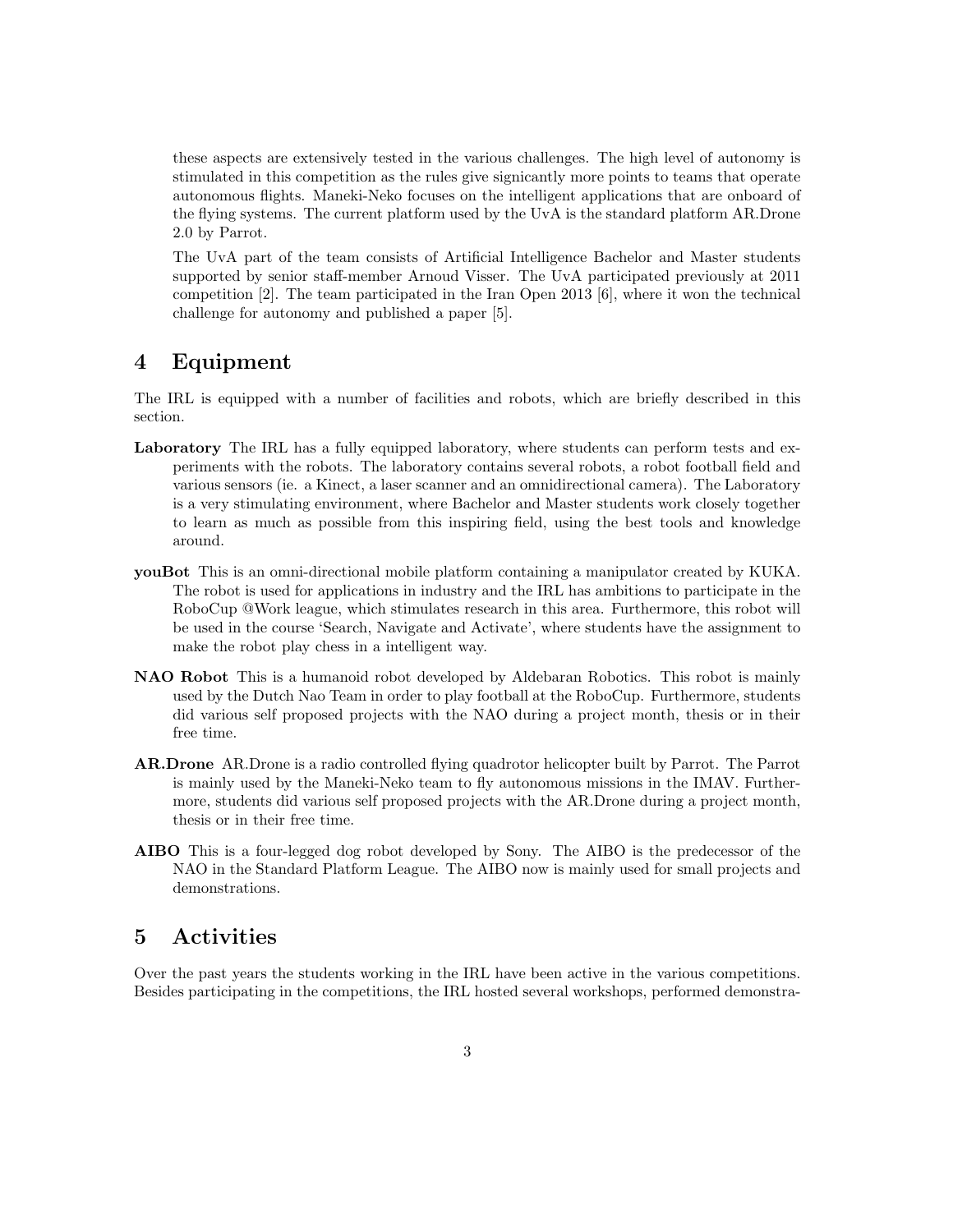tions, gave inspiring talks and even hosted a robotics summer school. Table 1, shows an overview of all the activities of the IRL in 2012 and 2013. This section describes shortly the various activities.

| Date             | Event                      | Location         | Activity                   |
|------------------|----------------------------|------------------|----------------------------|
| 6 June 2013      | Night of the Nerds         | Eindhoven        | Demonstration              |
| 4 June 2013      | TED <sub>x</sub> Brainport | Eindhoven        | Demonstration              |
| $22/23$ May 2013 | RoboNED Conference         | Eindhoven        | Demonstration              |
| 17 April 2013    | Nerds on Stage             | <b>Rotterdam</b> | Demonstration              |
| 5-7 April 2013   | RoboCup Iran Open          | Tehran           | Competitions and Presenta- |
|                  |                            |                  | tions.                     |
| 23 January 2013  | Delft Robotics Institute   | Delft            | Demonstration              |
| 3 November 2012  | Workshop Education<br>and  | Amsterdam        | Demonstration and Brain-   |
|                  | <b>Robotics</b>            |                  | storm                      |
| 25 October 2012  | Kenniscafé Flevoland       | Almere           | Demonstration              |
| 16 October 2012  | NAO European Tour          | Amsterdam        | Presentation               |
| 6 October 2012   | Night of the Nerds         | Amsterdam        | Demonstration              |
| 9-12 July 2012   | Summer School Robotics     | Amsterdam        | Workshops and Presenta-    |
|                  |                            |                  | tions                      |
| 18-24 June 2012  | RoboCup Mexico             | Mexico-City      | Competitions               |
| 15 May 2012      | Overal Robots              | Den Haag         | Demonstration              |
| 3-7 April 2012   | RoboCup Iran Open          | Tehran           | Competitions and Presenta- |
|                  |                            |                  | tions.                     |

Table 1: All the activities of the Intelligent Robotics Lab in 2012 and 2013.

- $C++$  course In 2012 the IRL initiated a  $C++$  course in order to provide students with sufficient knowledge of programming for robotics. After this course students can participate easily in one of the robotic teams. The course was very well evaluated.
- Competitions Both student teams of the IRL participate in the international competitions of the RoboCup and IMAV. Every year both teams travel to one or more local competitions to prepare for the international competitions. The students of the IRL travelled to Berlin, Dortmund, Eindhoven, Istanbul, Mexico-City, Rome and Tehran to participate in RoboCup and IMAV competitions.
- Demonstrations and Talks The IRL gave several talks and demonstrations all over the Netherlands in which the main goal is to inspire the audience with our work in robotics. Moreover, we promote the university and the robotics field. We give interactive demonstrations, where visitors actively can participate.
- Internships IRL is in contact with various companies and organisation, which offer several internships in the field of robotics. The IRL supports students by introducing them to the company and finding a supervisor in the university to ensure the academic quality of the internship. The past year, three students did an internship in the National Aerospace Lab and two students did an internship at Kennisnet.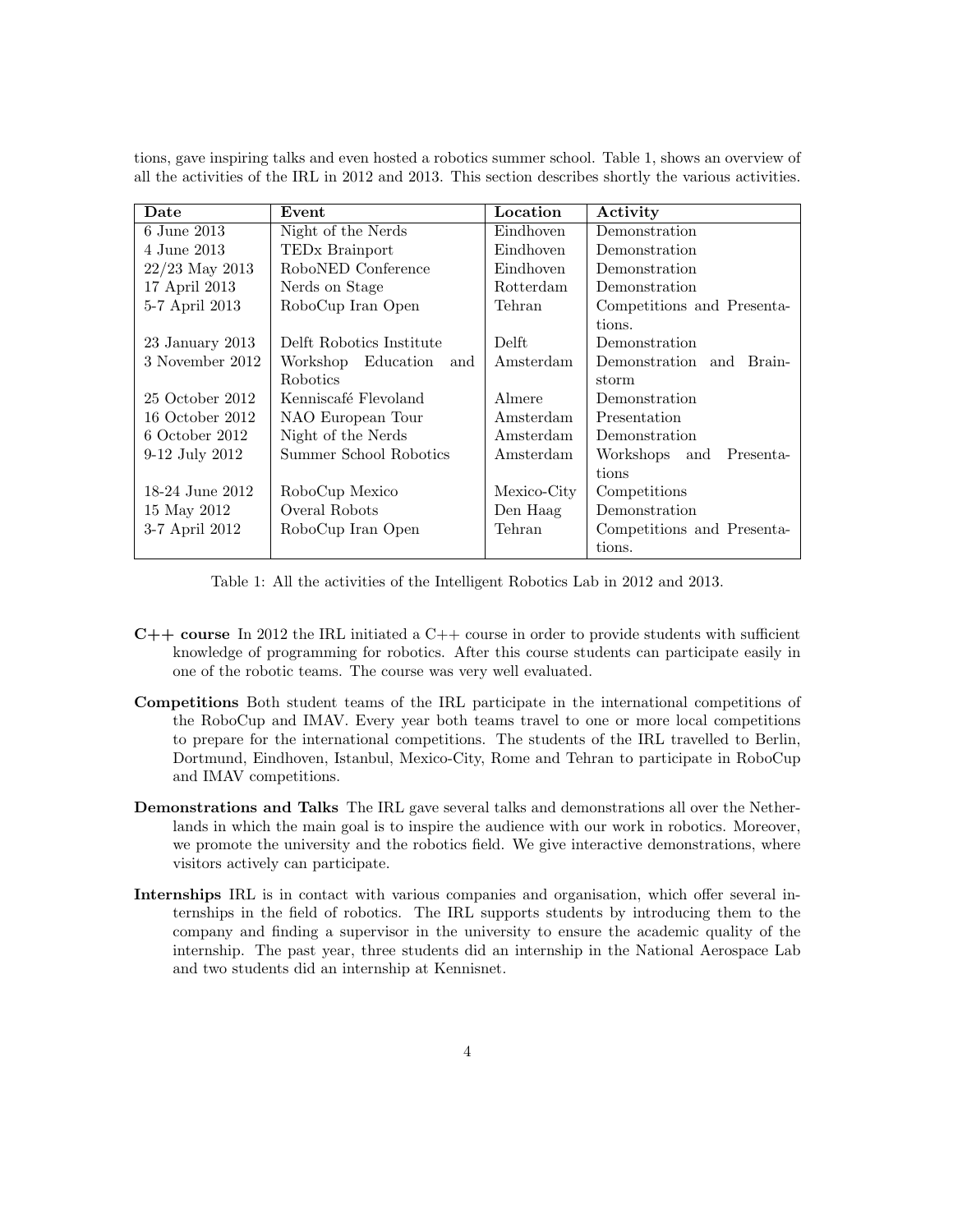- Summer School In 2012 a summer school was organized, where high school and university students learn the basics of robotics. The summer school consists of lectures and practical assignments, which are assisted by students of the robotics teams.
- Workshops The IRL collaborated with Kennisnet to explore how robotics can be a useful tool in primary education. Together with Kennisnet, a workshop was organised, where experts, teachers and students brainstormed together about this question. The outcome of the workshop resulted into internships for two students of the IRL.

# 6 Future

The IRL aims to maintain their goals by continuing the various activities it has been doing so far. The laboratory is a inspiring place, where students pitch ideas to each other and support each other in their projects. The coming years the IRL has the ambition to grow in the following aspects:

- The IRL aims to continue to participate in the various robotic leagues.
- The IRL aims to collaborate more closely with the information science Bachelor and Master programmes in order to align the activities.
- The IRL aims to find financial support for the robotic teams. Currently, students pay most of the travel expenses.
- The IRL aims to collaborate with the communications department of the university to align demonstration activities.